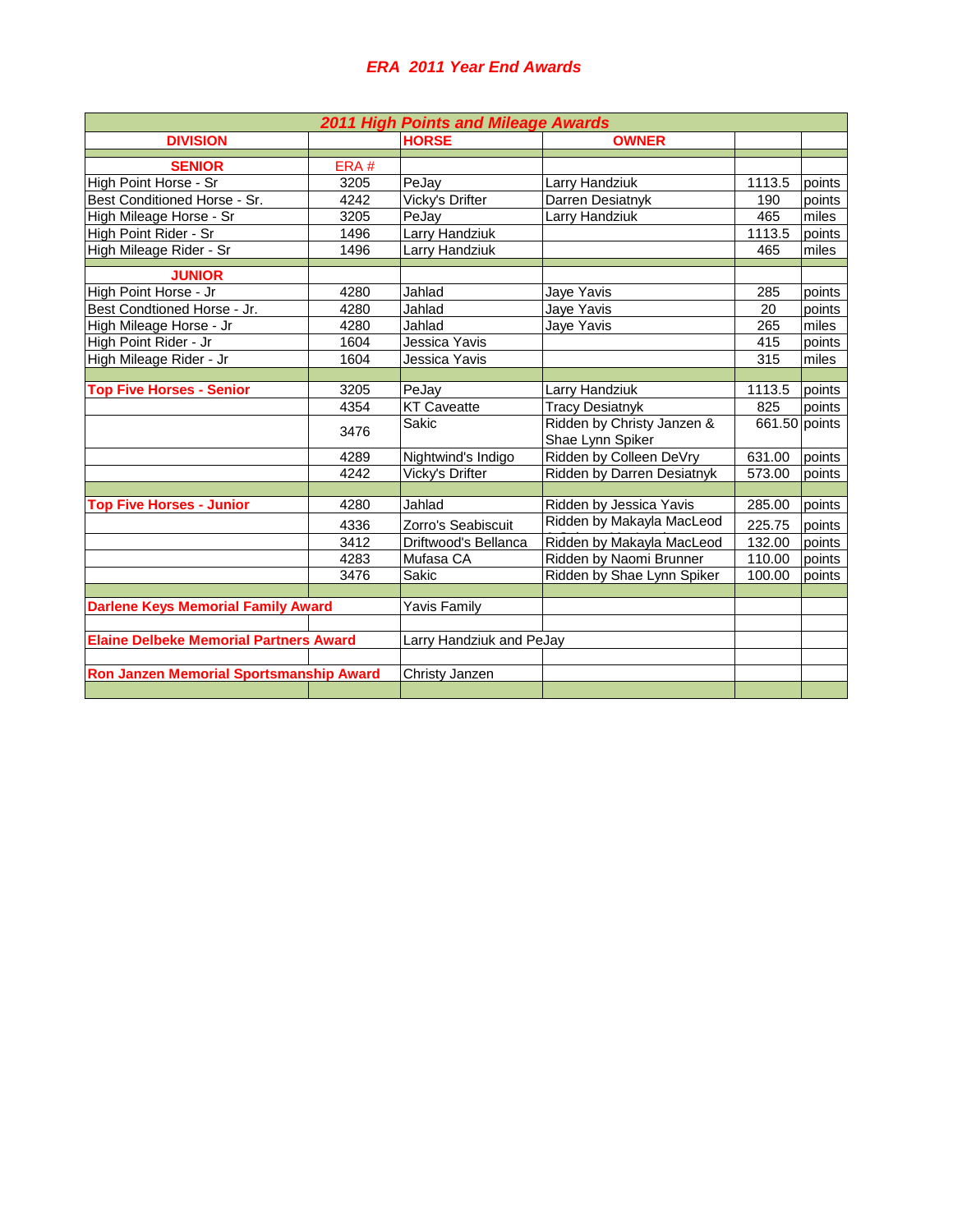## **ERA 2011 Year End Awards**

| <b>2011 RIDER MILEAGE AWARDS</b> |                        |                                               |                         |  |  |  |  |
|----------------------------------|------------------------|-----------------------------------------------|-------------------------|--|--|--|--|
| ERA#                             | <b>RIDER</b>           | <b>MILEAGE AWARD</b>                          | <b>2011 TOTAL MILES</b> |  |  |  |  |
| 1727                             | Tanya Kellogg          | 250 pin                                       | 305                     |  |  |  |  |
| 1747                             | Jewel Reierson         | <b>250 pin</b>                                | 340                     |  |  |  |  |
| 1772                             | Darrin Desiatnyk       | <b>250 pin</b>                                | 320                     |  |  |  |  |
| 1788                             | Shae Lynn Spiker       | 250 pin                                       | 325                     |  |  |  |  |
| 1862                             | Shauna Piasta          | 250 pin                                       | 285                     |  |  |  |  |
| 1549                             | <b>Fanny Barrette</b>  | <b>500 pin</b>                                | 685                     |  |  |  |  |
| 1672                             | Sarah Chambers         | <b>500 pin</b>                                | 705                     |  |  |  |  |
| 1757                             | Laurie Janz            | <b>500 pin</b>                                | 580                     |  |  |  |  |
| 1773                             | <b>Tracy Desiatnyk</b> | <b>500 pin</b>                                | 680                     |  |  |  |  |
| 1554                             | <b>Aura Pombert</b>    | 750 pin                                       | 760                     |  |  |  |  |
| 1707                             | Coletan MacLeod        | <b>750 pin</b>                                | 830                     |  |  |  |  |
| 1774                             | Sharon Brunner         | 750 pin                                       | 815                     |  |  |  |  |
| 1776                             | Angela Bowring         | 750 pin                                       | 780                     |  |  |  |  |
| 1200                             | Robin Dorchester       | 1000 mile buckle                              | 1190                    |  |  |  |  |
| 1676                             | Brenda Henrikson       | 1250 pin                                      | 1290                    |  |  |  |  |
| 1563                             | <b>Colleen Devry</b>   | 1250 pin / 1500 pin                           | 1600                    |  |  |  |  |
| 1624                             | Jane Depner            | 1500 pin                                      | 1720                    |  |  |  |  |
| 1641                             | Makayla MacLeod        | 1750 pin                                      | 1770                    |  |  |  |  |
| 1604                             | Jessica Yavis          | 1750 pin / 2000 mile<br>buckle                | 2155                    |  |  |  |  |
|                                  |                        |                                               |                         |  |  |  |  |
| 1494                             | Leanna Marchant        | 2000 mile buckle                              | 2070                    |  |  |  |  |
| 1600                             | Jaye Yavis             | 2000 mile buckle /<br>2250 pin                | 2350                    |  |  |  |  |
|                                  |                        |                                               |                         |  |  |  |  |
| 1256                             | <b>Brion Zutz</b>      | 2250 pin                                      | 2290                    |  |  |  |  |
| 1496                             | Kathy Irvine           | 2250 pin                                      | 2370                    |  |  |  |  |
| 1002                             | Karen Badger           | 2500 pin                                      | 2510                    |  |  |  |  |
| 1199                             | Mary Anne Dorchester   | 2500 pin                                      | 2630                    |  |  |  |  |
| 1354                             | Jaylene Janzen         | 2750 pin                                      | 2830                    |  |  |  |  |
| 1007                             | Eve Comrie             | 3750 pin                                      | 3775                    |  |  |  |  |
| 1038                             | Joan Harris            | 6750 pin                                      | 6822                    |  |  |  |  |
| 1399                             | Robyn Wadey            | 7500 pin / 8000 mile<br>buckle / 8250 pin     | 8250                    |  |  |  |  |
| 1012                             | Larry Handziuk         | 10.000 mile buckle /<br>10,250 pin            | 10,462                  |  |  |  |  |
| 1017                             | Christy Janzen         | 11,000 buckle / 11,250<br>pin                 | 11,292                  |  |  |  |  |
| 3408                             | Carol Wadey            | 14,000 mile buckle /<br>14,250 pin 14,500 pin | 14,690                  |  |  |  |  |